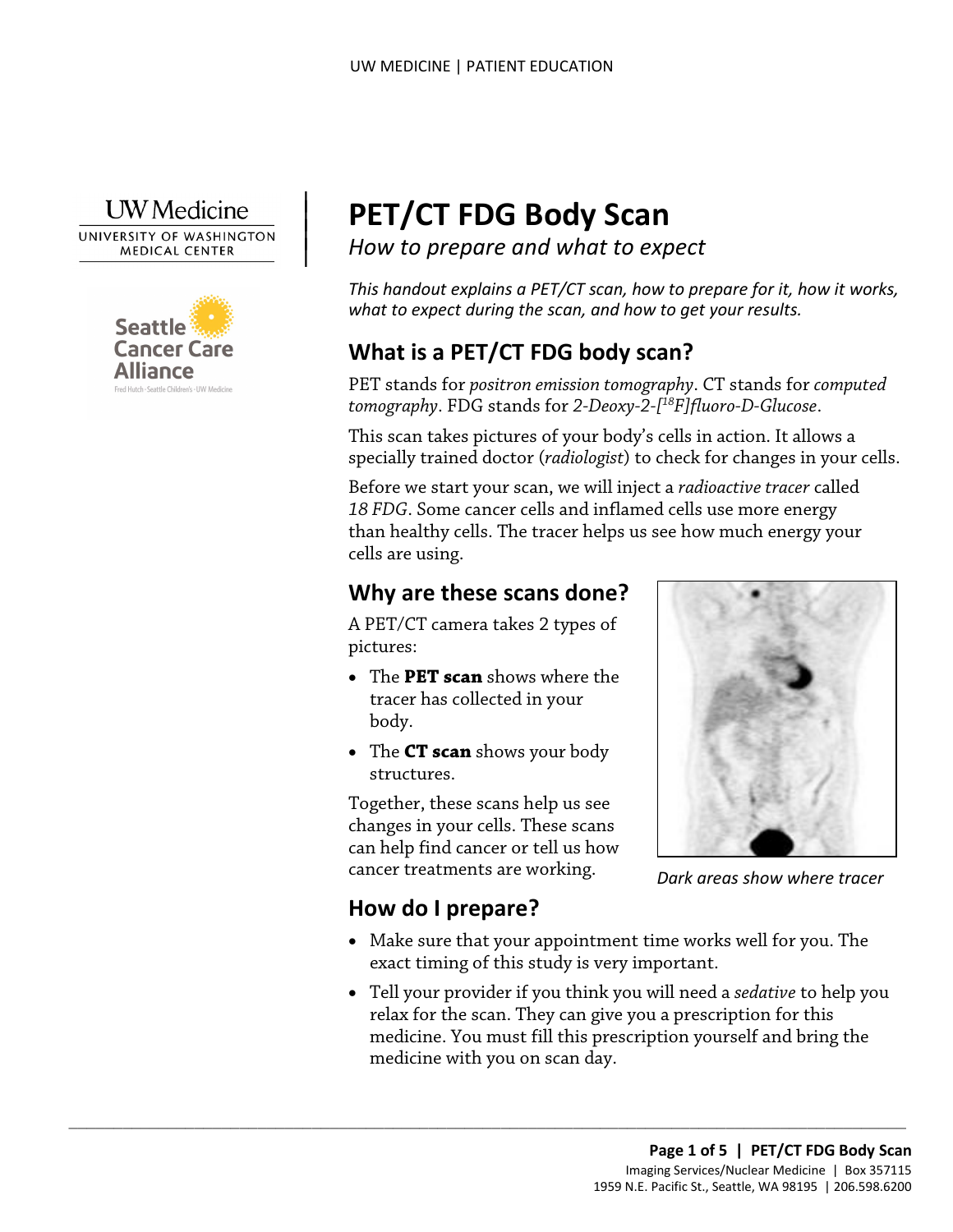- • Your provider may want you to have a CT scan with IV *contrast*  (X-ray dye) to be done after your PET/CT scan. If so, ask your provider for a handout about this scan.
- *If you were assigned female at birth:* Tell your provider if you are pregnant or breastfeeding, or if there is any chance you could be pregnant.
- in the "Questions" box on page 5) if you: • Please call staff where your scan is scheduled (see phone numbers
	- Have diabetes
	- – Are taking Neupogen, Neulasta, or any other granulocyte colony-stimulating factor (G-CSF) drugs
	- – Are taking Epogen, Procrit, or any other drugs that stimulate red blood cells

#### **Day Before Your Scan**

- Drink plenty of water to stay hydrated.
- **Do NOT exercise** for 24 hours before your scan.

## **On Scan Day**

- **You must fast for 6 hours before your scan.** Do **not** eat or Day Before Your Scan<br>
• Drink plenty of water to stay hydrated.<br>
• Do NOT exercise for 24 hours before your scan.<br>
On Scan Day<br>
• You must fast for 6 hours before your scan. Do not eat or<br>
drink anything except plain water drink anything except plain water during this time**.** 
	- **Your last meal before the 6-hour fast must be high in protein and NOT include any carbohydrates.** (See page 4.)
	- we told you not to take your medicines, do not take them. • You may take prescribed medicines (except cough syrup or chewable tablets) **IF** you can take them on an empty stomach. If
	- **Starting 6 hours before your scan:** 
		- (TPN) or *intravenous* (IV) line. – Do **not** take any dextrose medicines by *total parenteral nutrition*
		- Do **not** chew gum, eat candy or mints, or take vitamins.

#### **What to Bring**

• If you are having sedation for the scan:

 $\_$  ,  $\_$  ,  $\_$  ,  $\_$  ,  $\_$  ,  $\_$  ,  $\_$  ,  $\_$  ,  $\_$  ,  $\_$  ,  $\_$  ,  $\_$  ,  $\_$  ,  $\_$  ,  $\_$  ,  $\_$  ,  $\_$  ,  $\_$  ,  $\_$  ,  $\_$  ,  $\_$  ,  $\_$  ,  $\_$  ,  $\_$  ,  $\_$  ,  $\_$  ,  $\_$  ,  $\_$  ,  $\_$  ,  $\_$  ,  $\_$  ,  $\_$  ,  $\_$  ,  $\_$  ,  $\_$  ,  $\_$  ,  $\_$  ,

- Remember to bring the sedative with you to the hospital.
- – You **must** bring a responsible adult with you who will take you home. **You cannot drive yourself or take a bus, Uber, or taxi by yourself.**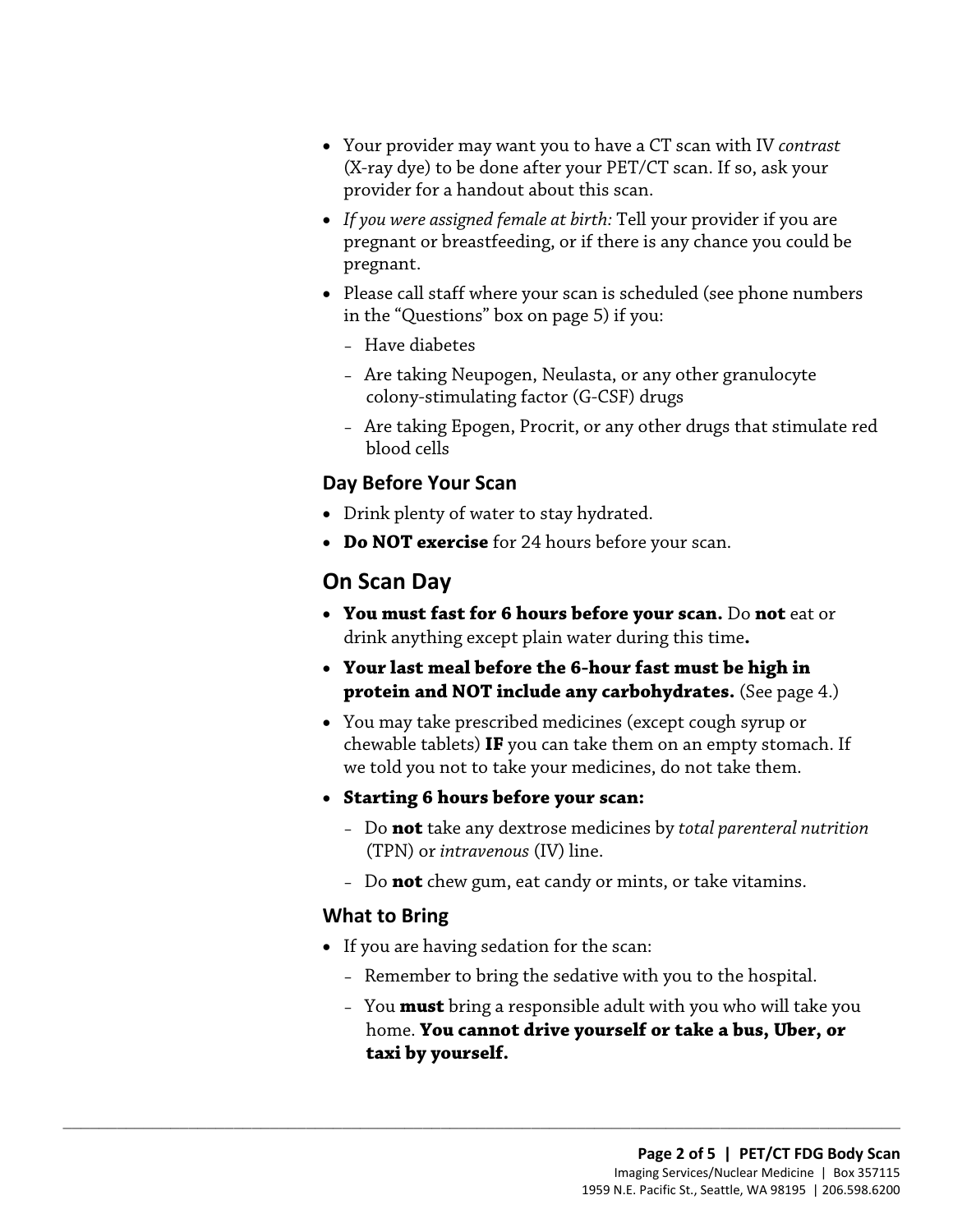- If you can, bring your most recent imaging films or CDs. These include PET, CT, or MRI images. Our doctors will compare them to your new PET/CT images.
- Do **not** bring children or anyone who is pregnant with you, since we will use radioactive material for the scan.
- Wear warm, loose-fitting clothes since scanner rooms may be cold.
- • Do **not** wear jewelry, piercings, or clothing with zippers, snaps, or other metal.

#### **At the Hospital**

- **Please arrive 15 minutes before your scheduled time.**
- We will provide warm blankets and offer music for you to listen to during your scan.
- tube that drains urine from your bladder) before your PET/CT scan. • If you have disease in your pelvis, we may place a bladder *catheter* (a
- *If you were assigned female at birth:* **Before** the scan begins, tell the technologist if there is any chance you could be pregnant.

## **Food and Drink Before Your Scan**

 $\_$  ,  $\_$  ,  $\_$  ,  $\_$  ,  $\_$  ,  $\_$  ,  $\_$  ,  $\_$  ,  $\_$  ,  $\_$  ,  $\_$  ,  $\_$  ,  $\_$  ,  $\_$  ,  $\_$  ,  $\_$  ,  $\_$  ,  $\_$  ,  $\_$  ,  $\_$  ,  $\_$  ,  $\_$  ,  $\_$  ,  $\_$  ,  $\_$  ,  $\_$  ,  $\_$  ,  $\_$  ,  $\_$  ,  $\_$  ,  $\_$  ,  $\_$  ,  $\_$  ,  $\_$  ,  $\_$  ,  $\_$  ,  $\_$  ,

• If you have disease in your pelvis, we may place a bladder *catheter* (tube that drains urine from your bladder) before your PET/CT scare<br>• If you were assigned female at birth: **Before** the scan begins, tell the techno For this scan, you **must** follow the instructions on page 4 **EXACTLY**. If you do not, we will need to reschedule your scan.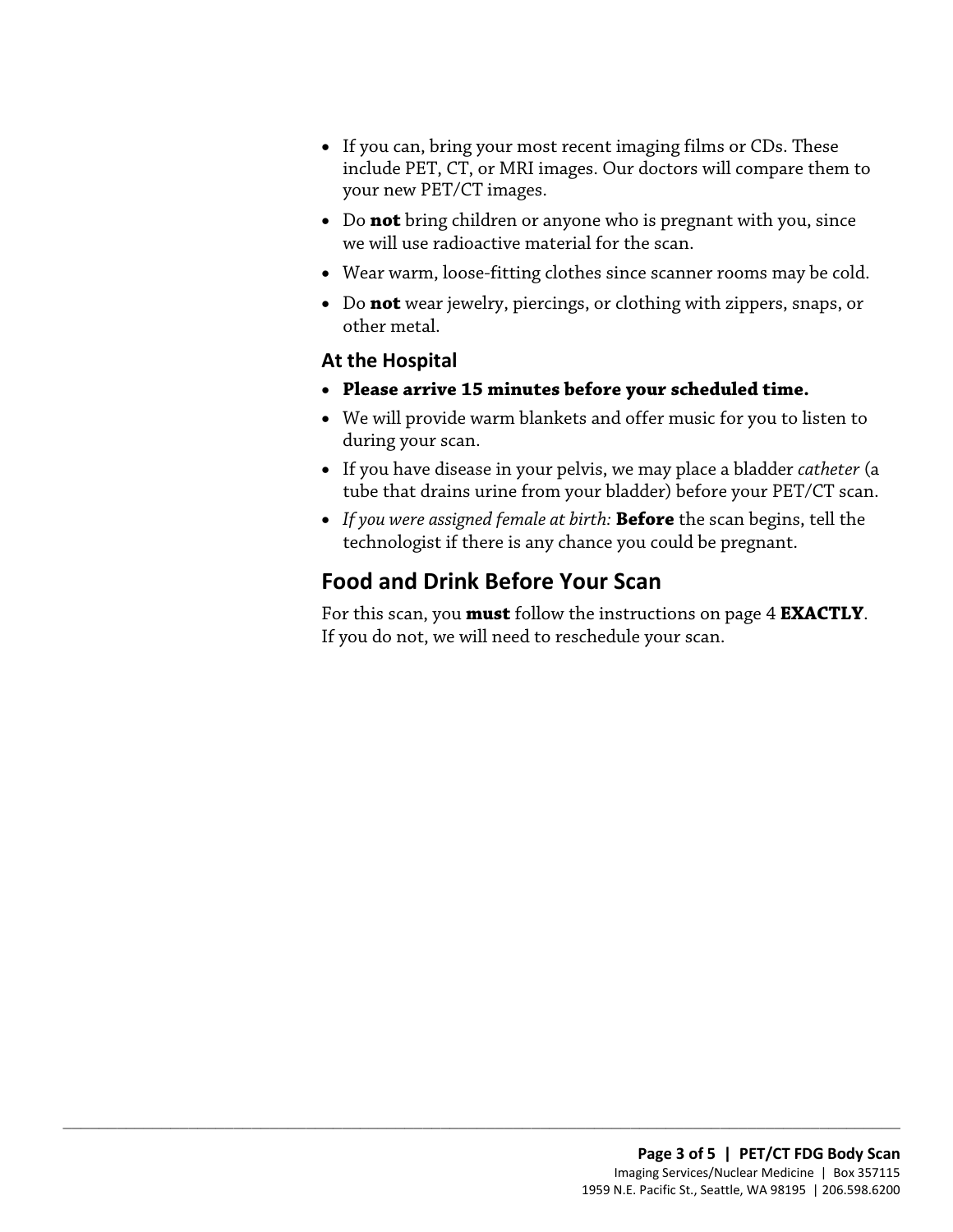## **Instructions**



**In the meal before your 6-hour fast** 

- **You MUST eat fats and proteins.**
- **Do NOT eat any carbohydrate foods.**

**Eat ONLY:** 

- **Plain meat (beef, steak, pork, chicken, or lamb), fish, and eggs. You may cook the meat in oil, if you wish. NO bacon, deli meats, or other processed meats.**
- **VEGANS: Eat ONLY plain tofu that has been cooked in oil (added fat is needed).**

*"Plain" means NO sauces, seasonings, dressings, or breading.* 

**Drink ONLY:** 

**Water •**

**Medicines:** 

• **NO chewable, liquid, or lollypop medicines. Take all other medicines with water.** 



## **Starting 6 HOURS BEFORE your scan**

- **FAST do NOT eat anything.**
- **You may drink water.**
- **Do NOT take any chewable, liquid, or lollypop medicines. Take all other medicines with water only.**

**If you have diabetes:** 

in oil, if you wish. NO bacon, deli<br>
s, or other processed meats.<br>
NS: Eat ONLY plain tofu that has been<br>
ed in oil (added fat is needed).<br>
MIS: Eat ONLY plain tofu that has been<br>
ed in oil (added fat is needed).<br>
means NO • **Starting 6 hours before the study, do NOT take insulin or other diabetes medicines.** 

 **You MUST eat ONLY proteins and fats in your last meal before IMPORTANT!**<br>
You MUST eat ON<br>
your 6-hour fast. **your 6-hour fast.** 

 $\_$  ,  $\_$  ,  $\_$  ,  $\_$  ,  $\_$  ,  $\_$  ,  $\_$  ,  $\_$  ,  $\_$  ,  $\_$  ,  $\_$  ,  $\_$  ,  $\_$  ,  $\_$  ,  $\_$  ,  $\_$  ,  $\_$  ,  $\_$  ,  $\_$  ,  $\_$  ,  $\_$  ,  $\_$  ,  $\_$  ,  $\_$  ,  $\_$  ,  $\_$  ,  $\_$  ,  $\_$  ,  $\_$  ,  $\_$  ,  $\_$  ,  $\_$  ,  $\_$  ,  $\_$  ,  $\_$  ,  $\_$  ,  $\_$  ,